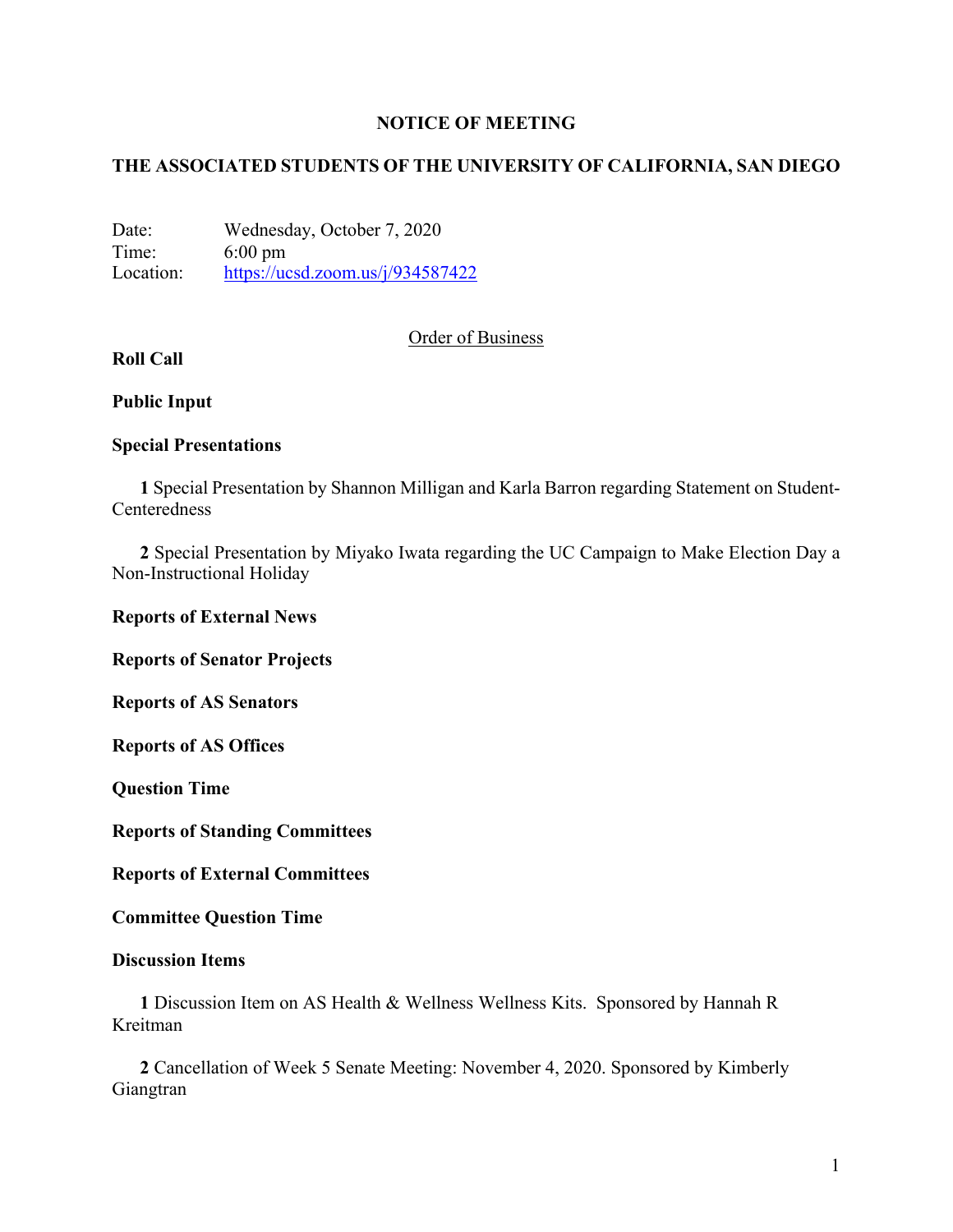**3** Senate Input on Legislation Regarding A.S. Separation of Powers and Increased Oversight. Sponsored by Zaccary Bradt

**Unfinished Business**

**New Business**

**Open Forum**

**Roll Call**

**Written Reports**

### Bills in Committee

## **Finance Committee**

**F1** Office of Transportation & Transformation Allocation of Funds for Grocery Shuttle Program. Sponsored by Hannah R Kreitman.

#### **Legislative Committee**

**L1** Amendments to Chapter 5, Section 5, Subsection D Office of Health and Wellness of the Standing Rules. Sponsored by Hannah R Kreitman. (See Attachment 1)

**L2** Appointment of Alicia Tam as Chief of Staff for the Office of Environmental Justice Affairs effective week five of fall quarter until appointment of successor. Sponsored by Hannah R Kreitman.

**L3** Appointment of Vanessa Tang as Social Media and Marketing Intern in the Office of Environmental Justice Affairs effective week five of fall quarter until appointment of successor. Sponsored by Hannah R Kreitman.

**L4** Appointment of Nachelle Matute as Programming Intern in the Office of Environmental Justice Affairs effective week five of fall quarter until appointment of successor. Sponsored by Hannah R Kreitman.

**L5** Appointment of Prasadini Gross as Social Justice Intern in the Office of Environmental Justice Affairs effective week five of fall quarter until appointment of successor. Sponsored by Hannah R Kreitman.

**L6** Appointment of Matthew Aldama as Outreach Intern in the Office of Environmental Justice Affairs effective week five of fall quarter until appointment of successor. Sponsored by Hannah R Kreitman.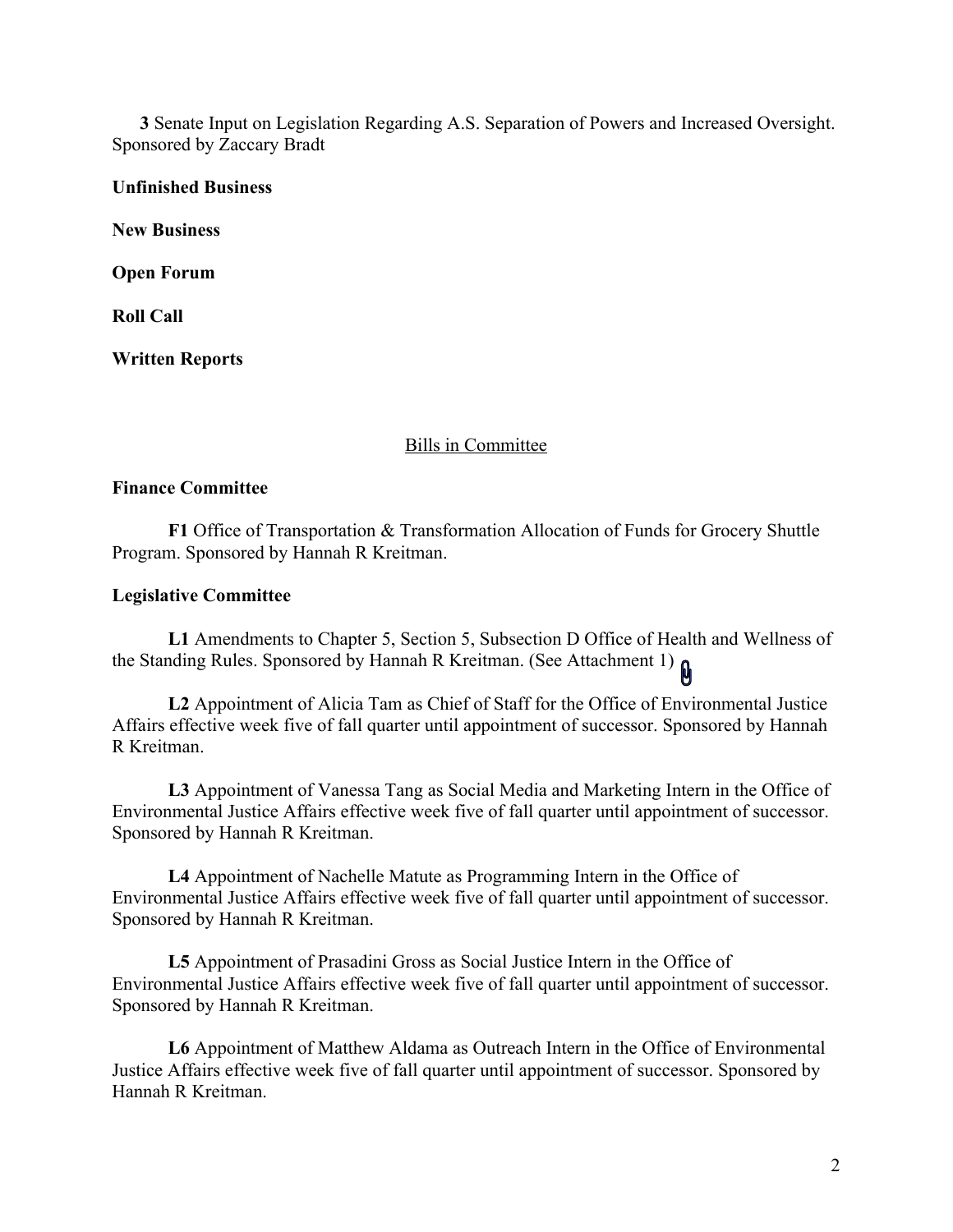**L7** Appointment of Erika Maala as Marketing Strategist of the Office of Health & Wellness effective immediately until appointment of successor. Sponsored by Hannah R Kreitman.

**L8** Appointment of Kaitlyn Chin as Marketing Coordinator of the Office of Health & Wellness effective immediately until appointment of successor. Sponsored by Hannah R Kreitman.

**L9** Appointment of Kiara-Jeane Alcaide as Chief of Staff of the Office of Equity, Diversity, and Inclusion effective immediately until appointment of successor. Sponsored by Hannah R Kreitman.

**L10** Appointment of Arpa Shahbazian as Internal Relations Director of the Office of Equity, Diversity, and Inclusion effective immediately until appointment of successor. Sponsored by Hannah R Kreitman.

**L11** Appointment of Roma Ramirez-Bueno as Marketing Strategist of the Office of Equity, Diversity, and Inclusion effective immediately until appointment of successor. Sponsored by Hannah R Kreitman.

**L12** Appointment of Daphne Pham as Outreach Coordinator of the Office of Equity, Diversity, and Inclusion effective immediately until appointment of successor. Sponsored by Hannah R Kreitman.

**L13** Appointment of Keerthana Davuluri as QTPOC Representative of the Office of Equity, Diversity, and Inclusion effective immediately until appointment of successor. Sponsored by Hannah R Kreitman.

**L14** Appointment of Valentina Chan as APSA Representative of the Office of Equity, Diversity, and Inclusion effective immediately until appointment of successor. Sponsored by Hannah R Kreitman.

**L15** Appointment of Jose Alpizar as MEChA Representative of the Office of Equity, Diversity, and Inclusion, effective week two of fall quarter until appointment of successor. Sponsored by Hannah R Kreitman.

**L16** Appointment of Sierra Badua as Festivals Director of the Office of Concerts and Events effective immediately until appointment of successor. Sponsored by Hannah R Kreitman.

**L17** Appointment of Catherine Santa Presca as Sponsorships Director of the Office of Concerts and Events effective immediately until appointment of successor. Sponsored by Hannah R Kreitman.

**L18** Appointment of Carolina Parra-Solorio as Marketing Director of the Office of Concerts and Events effective immediately until appointment of successor. Sponsored by Hannah R Kreitman.